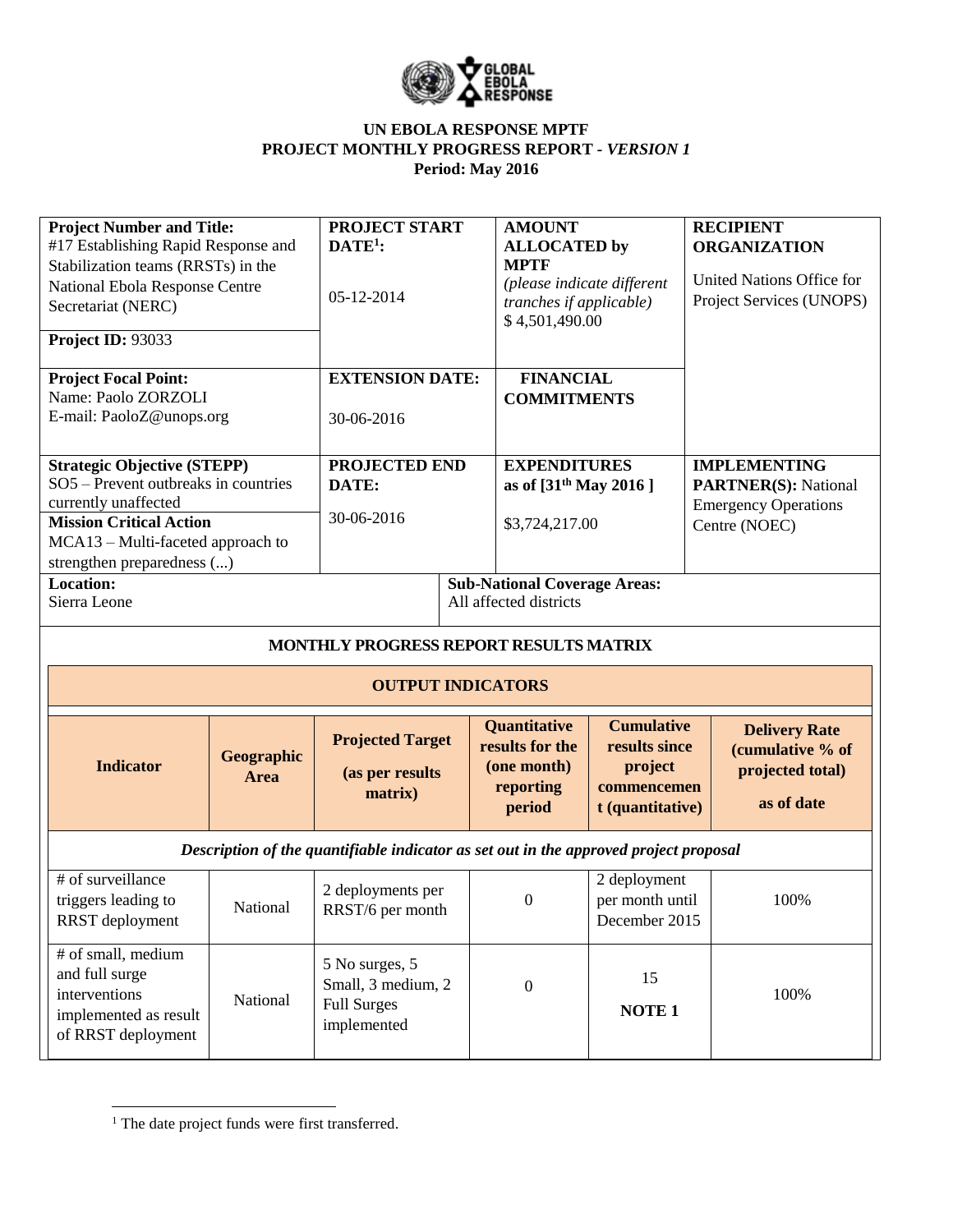

| # of Situation Room<br>and NERC/NEOC<br>secretary salaries<br>paid<br><b>NOTE 2</b> | National        | 100% Salaries Paid<br>(32) personnel paid<br>for the period July to<br>December 2015,<br>(14) personnel paid<br>for the period Jan to<br>April, (12) for May<br>and June | 0% salaries<br>paid for the<br>month of May<br>$-$ NOTE 3 | <b>All Salaries</b><br>paid for 2015<br>and 13 out of<br>14 employees<br>paid for the<br>period Jan to<br>April-NOTE 4 | 89.7% salaries paid.<br>NOTE <sub>5</sub> |
|-------------------------------------------------------------------------------------|-----------------|--------------------------------------------------------------------------------------------------------------------------------------------------------------------------|-----------------------------------------------------------|------------------------------------------------------------------------------------------------------------------------|-------------------------------------------|
|                                                                                     |                 | <b>EFFECT INDICATORS</b> (if available for the reporting period)                                                                                                         |                                                           |                                                                                                                        |                                           |
| % EVD surge and<br>spread stopped in<br>locations assessed by<br><b>RRSTs</b>       | <b>National</b> | 100%                                                                                                                                                                     | 0%                                                        | 100%                                                                                                                   | 100%                                      |
| % of secondary cases                                                                | National        | ${<}10\%$                                                                                                                                                                | 0%                                                        | 1%                                                                                                                     | 100%                                      |
| % of tertiary cases                                                                 | <b>National</b> | 0%                                                                                                                                                                       | 0%                                                        | 0%                                                                                                                     | 100%                                      |
| % of RRST missions<br>converted to full<br>surge interventions                      | National        | <25%                                                                                                                                                                     | 0%                                                        | 5%                                                                                                                     | 100%<br>NOTE 6                            |

#### **NARRATIVE**

## **Situation Update**

*NOTE 1: Total 15 surges have accomplished together by UNMEER (total 9 surges, including 7 full and 2 medium), and UNOPS (6 surges which are presented below).* 

*NOTE 2: Starting the first of January 2016 the NERC has became NEOC but the logic of the project and the logic of the indicators did not change. According to the extension of the project the payment of the salaries activity is extended until end of June 2016.*

*NOTE 3 – The list of the 12 employees of NEOC to be paid for the period May to June 2016 has been received at UNOPS office on the 1st June 2016. Because of this the salaries of May have not been paid yet. Salaries related to the period of May and June will be paid during the month of June.*

*NOTE 4 – The list of 14 employees of NEOC that the MoHS (CMO) communicated to UNOPS as the ones that should be paid for the period Jan to April have had a mistake in the bank details. Because of this reason one of those 14 have not been paid yet. The mistake will be corrected and salary will be paid.*

*NOTE 5 – The indicator is calculated as number of employees to which the salary has been paid versus objective for the period July 2015 to June 2016. The percentage does not depend by the value of the salary but by the number of people and months that received the salary. Detailed calculation: 32 employees received slaray for the perios July to Dec 2015 + 13 emplyees received salary for 4 months, indeed (32emplyees\*6months+13emplyees\*4months)/(32emplyees\*6months +14emlpyees\*4months+12emlpyees\*2months)=89.7%*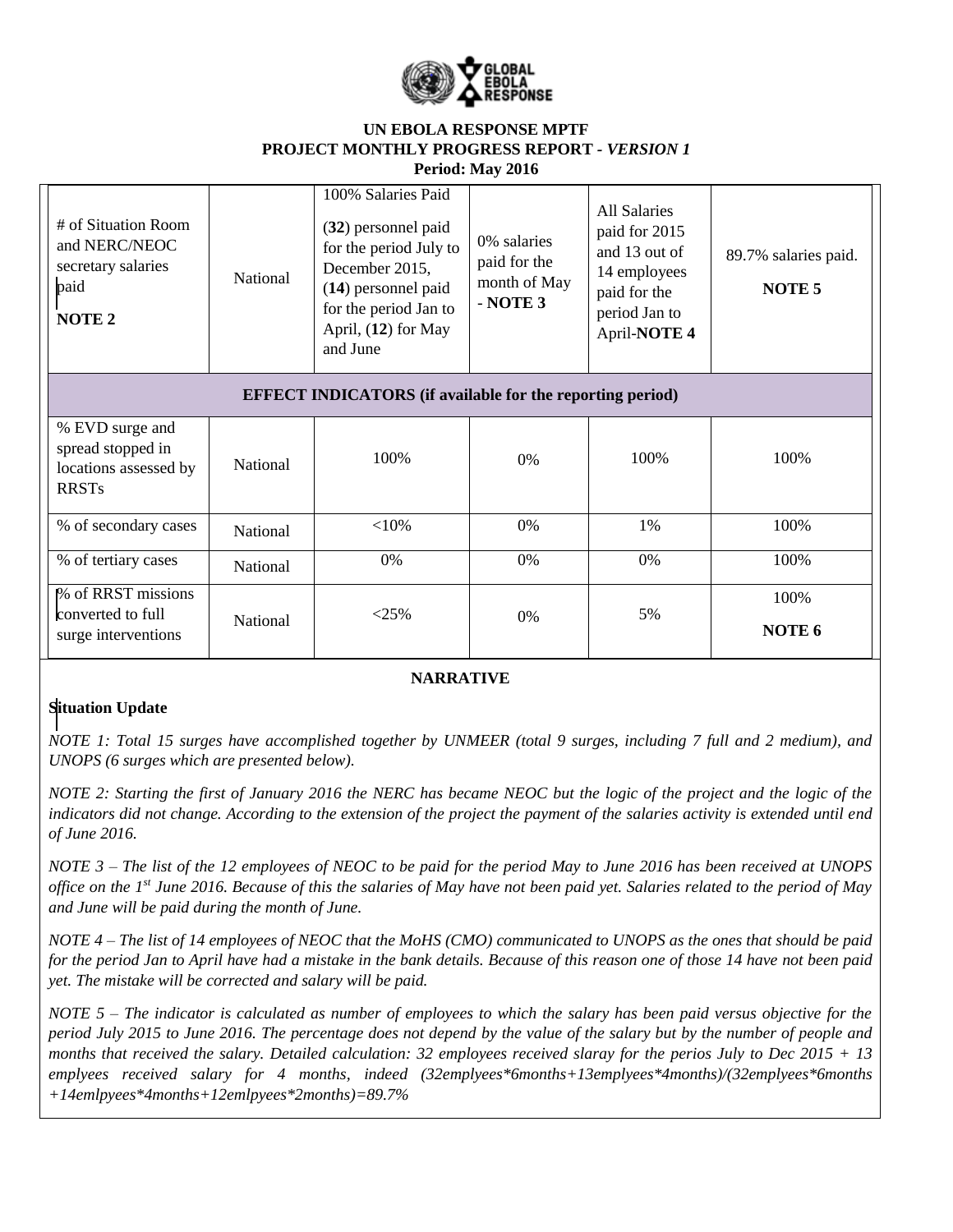

*NOTE 6: Starting from February 2016 there is no active chain of EVD in Sierra Leone. No intervention was required, most effect indicators are not reporting activities since no activity was needed.* 

*BDO Financial Status:*

*At the moment some funds are still sitting at BDO bank account. The annex I is showing last report we received from the BDO that explains how much is left after the payment of the salaries to the 13 employees related to the 4 months Jan-Feb-March-April. Those left over funds appears as already spent in the UNOPS financial report of May (this report) since they have been already transferred from the UNOPS bank account to the BDO bank account. According to the Annex I the remaining funds still at BDO account are equal to 108,083,499.50 SLL. Those funds will be used for the remaining payments.*

**Key Achievements** (*please use this section to highlight your key achievements for the month, using bullet points if preferred)*

*With the start of the Post Ebola recover program at the beginning of 2106, a budget balance was still available under the project. The scope of the project for reprogramming the balance remains under discussion with the Ministry of Health and Sanitation. However, UNOPS was requested to extend its support for the payment of salaries for 14 National Emergency Operations Centre (NEOC), the successor to NERC for the Ebola Response for a six (6) months period from January to June 2016. The salaries of the NERC employees have been paid with completion of this activity at end of 2015 while the payment of salaries for NEOC is still ongoing. In fact the objective for the payment of salaries for NEOC is to pay 14 employees for the period January to June included. I first tranche of salaries have been paid to 13 employees for the period January to April (the 14th employee has not been paid because the bank details were wrong, but this will be corrected with the next payment). For the period of May and June, UNOPS received the list o employees to be paid on the 6th of June and the list has been reduced from 14 to 12 employees since two of those are not anymore working for NEOC.*

*More in detail, some options have been evaluated for the reprogramming of the funds with some initial considerations on solar power components for for Screening and Isolation Units but after recent discussion with the MoHS is has been asked to UNOPS to evaluate the feasibility of construction of an additional Isolation Unit (6 beds) in Port Loko using the same design model that is currently in phase of implementation for the EERP project in six other government hospitals. At the moment evaluations regarding the sufficiency of the budget in order to satisfy this request of the MoHS are ongoing.*

| <b>Activity</b>                                              | Location     | <b>Key Achievement</b>                                                                                                                                                                                                                                  |
|--------------------------------------------------------------|--------------|---------------------------------------------------------------------------------------------------------------------------------------------------------------------------------------------------------------------------------------------------------|
| <b>Operation NORTHERN</b><br><b>PUSH - Completed Phase 1</b> | Kambia       | 945 Mobile Phones, CUG and Chargers procured, which<br>has resulted in improved alert reporting and surveillance<br>in Kambia. The 1 <sup>st</sup> Phase completed.<br>The second phase was primarily funded by the World<br>Bank and now 80% complete. |
| Operation SAFEGUARD -<br><b>Completed Phase 1</b>            | Western Area | 906 Mobile Phones, CUG and Chargers procured thus<br>enhancing communication and timely reporting of<br>suspected cases by surveillance officers and community                                                                                          |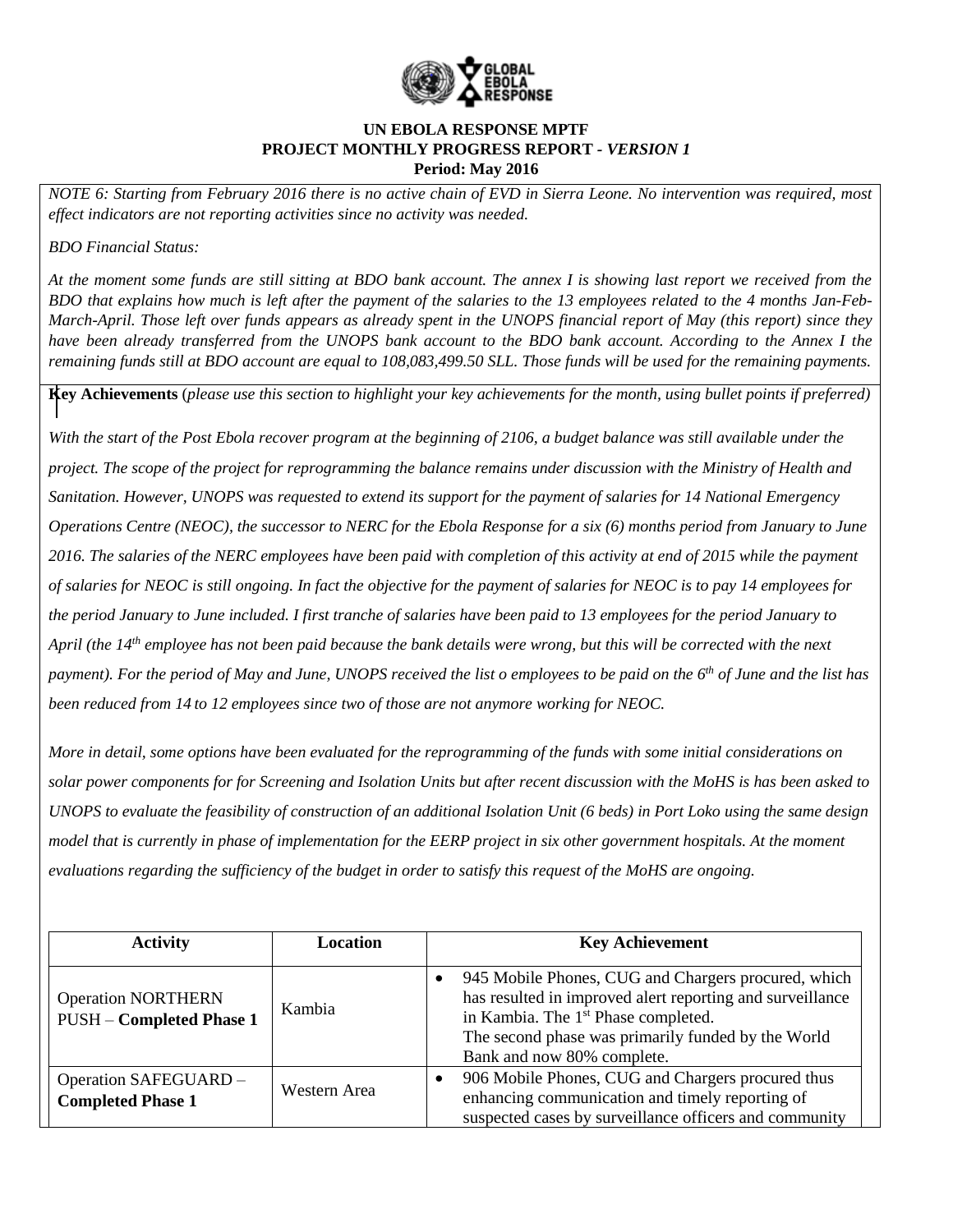

| Surge Set- $Up -$<br>Completed         | Tonkolili    | volunteers. The western area safeguard 1 <sup>st</sup> phase<br>enhanced the communication gap between survivors and<br>community stakeholders. Phase 1 completed.<br>Payment of hazard allowance for 125 quarantined<br>$\bullet$<br>Nurses and other medical staff in Masanga Hospital to<br>treat sick people while under quarantine.<br>The intervention of the Tonkolili surge increased<br>community awareness and ownership in the district<br>which contributed to eradicating EVD in the district.<br><b>Surge Completed.</b> |
|----------------------------------------|--------------|----------------------------------------------------------------------------------------------------------------------------------------------------------------------------------------------------------------------------------------------------------------------------------------------------------------------------------------------------------------------------------------------------------------------------------------------------------------------------------------------------------------------------------------|
|                                        |              |                                                                                                                                                                                                                                                                                                                                                                                                                                                                                                                                        |
| Social Mobilization -<br>Completed     | Bombali      | Increased community engagement and ownership<br>$\bullet$<br>generated through chiefdom and section level meetings<br>in collaboration with Paramount Chiefs and other<br>traditional rulers. This is key to maintaining a resilient<br>zero. Increased community engagement in the district<br>which enhanced community ownership and early<br>warnings and reduction in the risk of complacency.<br><b>Surge Completed.</b>                                                                                                          |
| Operation TAP EBOLA -<br>Completed     | Tonkolili    | Increased community engagement involving local<br>$\bullet$<br>taskforces security checkpoints, survivors and okada<br>(motor bike) riders. Establishment of multi-pillar teams<br>of surveillance, social mobilization and psychosocial<br>teams to raise alert levels and maintaining resilient zero<br>case. Increased community buy in the in the district.<br>Enhanced the social mobilization and alert level. Surge<br>Completed.                                                                                               |
| Social Mobilization-<br>Completed      | Koinadugu    | Increased community engagement and ownership<br>$\bullet$<br>generated through chiefdom and section level meetings<br>in collaboration with Paramount Chiefs and other<br>traditional rulers. This is key to maintaining a resilient<br>zero. Increased communities buy in the Koinadugu<br>district. Surge Completed.                                                                                                                                                                                                                 |
| Safe and Dignified Burial<br>Operation | Western Area | Enhanced safe and dignified burial with a possibility to<br>$\bullet$<br>reduce grief with a cemetery of choice option. Grave<br>diggers were incentivized in the Western Area and<br>proper PPE disposal burning pits constructed in all<br>cemeteries to combat any mode of spread after use of<br>the PPE material.                                                                                                                                                                                                                 |
| <b>Silent District Workshop</b>        |              | Workshop was done in Freetown hosted all the district<br>$\bullet$<br>coordinators. Information sharing sessions helping DCs<br>mitigate the risk of complacency that will lead to zero<br>cases nationally. It re-energized the spirit to fight the<br>deadly EVD.                                                                                                                                                                                                                                                                    |